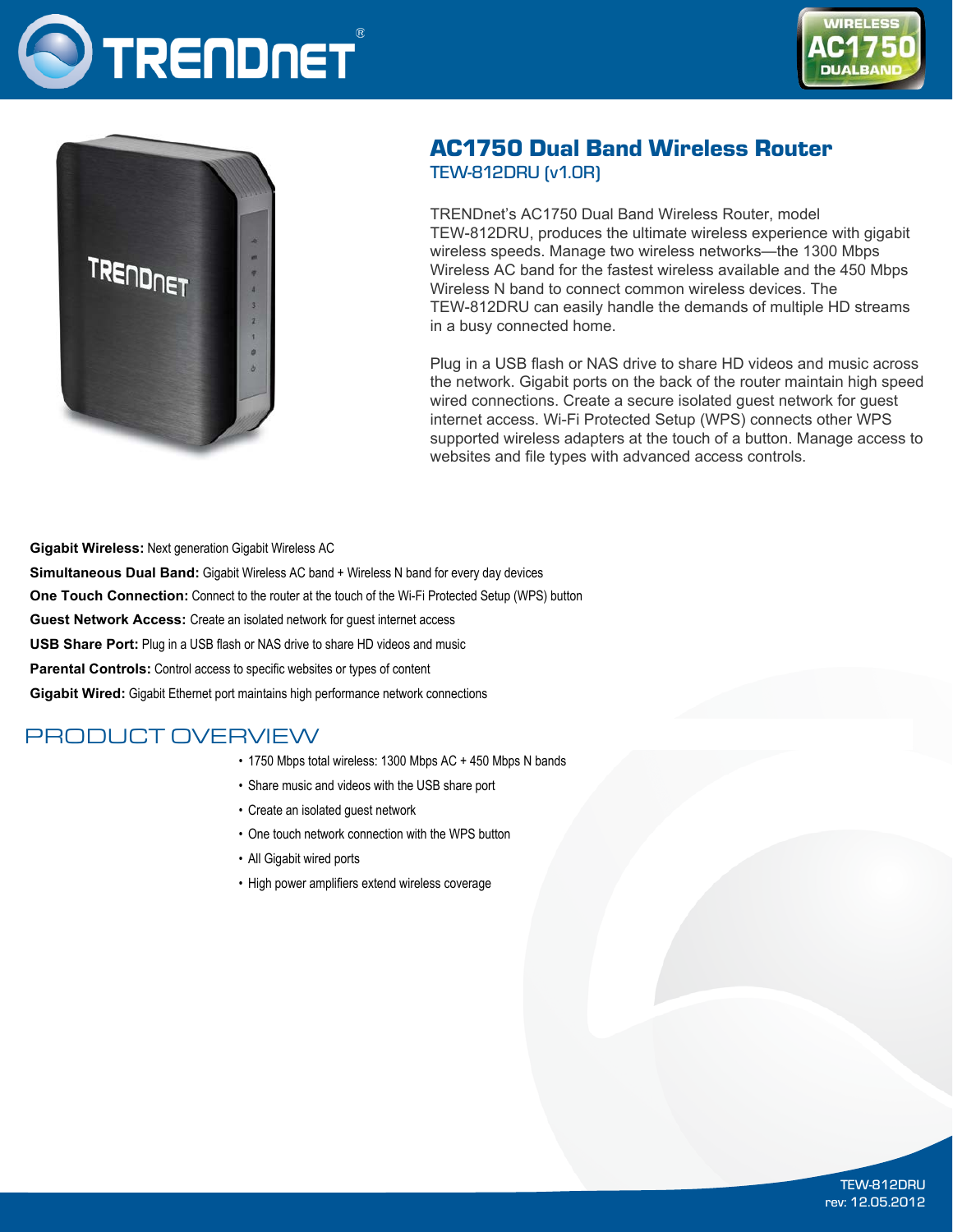

## FEATURES

- • 4 x 10/100/1000 Mbps Auto-MDIX LAN ports
- 1 x 10/100/1000 Mbps WAN port (Internet)
- 1 x USB 2.0 port for USB share (storage and printing\*\*\*)
- 1 x Wi-Fi Protected Setup (WPS) button
- On / off power switch (EU version)
- • Simultaneously transmit both 2.4 GHz and 5 GHz wireless networks
- Compliant with the latest draft 802.11ac wireless technology\*
- Backwards compatible with IEEE 802.11n/b/g/a wireless standards
- High-speed data rates of up to 1.3 Gbps with 802.11ac\* and 450 Mbps with 802.11n on both 2.4 GHz and 5 GHz band\*\*
- IPv6 (Internet Protocol v6) support
- FTP and Samba USB storage support
- Share USB peripheral devices over the network including; flash drives, external hard drives and printers\*\*\*
- • Printer Control Center utility supports Windows 8 (32/64-bit), 7 (32/64-bit), Vista (32/64-bit), Windows XP (32/64-bit), and Mac OS X 10.6/10.7/10.8 operating systems
- • Compatible with most popular cable / DSL Internet Service Providers using Dynamic / Static IP, PPPoE, L2TP, and PPTP connection
- Firewall protection with Network Address Translation (NAT)
- • Wireless Distribution System (WDS) support for wireless network bridging
- Advance wireless security of up to WPA2-RADIUS
- • Wi-Fi Multimedia (WMM) and configurable WAN Quality of Service (QoS) support
- • Guest network support (3x per wireless band) with Internet access restriction
- Internet Access Control with MAC, URL, Service Type, and IP Range filtering
	- • Internet Access Control Rule Scheduling: schedule access to websites, online video games, Internet cameras and more for specific times throughout the week
- One touch wireless connection using the WPS button
- • Easy setup via Web browser using the latest versions of Internet Explorer, FireFox, Safari, and Chrome
- • Virtual server and Application Level Gateway (ALG) services for special Internet applications
- • Universal Plug and Play (UPnP) for auto discovery and support for device configuration of Internet applications
- • 3-year limited warranty
- \* For maximum performance of up to 1.3 Gbps use with a 1.3 Gbps 802.11ac wireless adapter
- \*\* Maximum wireless signal rates are referenced from IEEE 802.11 theoretical specifications. Actual data throughput and coverage will vary depending on interference, network traffic, building materials and other conditions
- \*\*\* Printer Control Center utility installation required for each computer in order to access the printer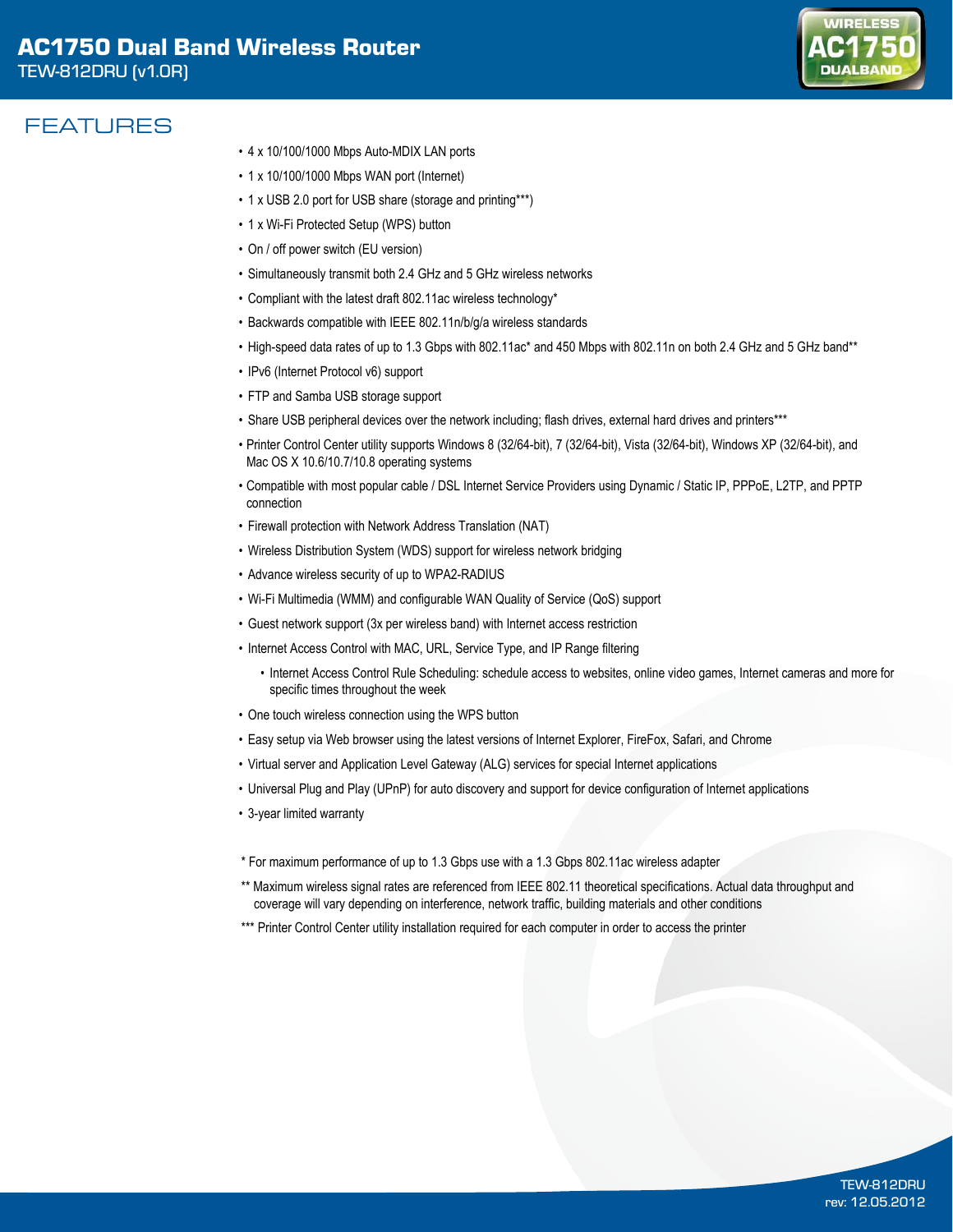## **SPECIFICATIONS**



| <b>HARDWARE</b>                                    |                                                                                                                                                                              |
|----------------------------------------------------|------------------------------------------------------------------------------------------------------------------------------------------------------------------------------|
| <b>Standards</b>                                   | • Wired: IEEE 802.3 (10Base-T), IEEE 802.3u (100Base-TX), IEEE 802.3ab (1000Base-T)<br>• Wireless: IEEE 802.11ac (draft), IEEE 802.11n, IEEE 802.11g, IEEE 802.11b, 802.11a  |
| <b>Internet Protocol</b>                           | • IPv4 and IPv6                                                                                                                                                              |
| LAN                                                | • 4 x 10/100/1000 Mbps Auto-MDIX                                                                                                                                             |
| <b>WAN</b>                                         | • 1 x 10/100/1000 Mbps Auto-MDIX                                                                                                                                             |
| <b>USB</b>                                         | • 1 x USB 2.0 Type-A (Storage / Printing)                                                                                                                                    |
| <b>WPS Button</b>                                  | • Wi-Fi Protected Setup (WPS) connects with other WPS compliant devices                                                                                                      |
| <b>Reset Button</b>                                | • Reset unit back to factory default (press and hold for 10 seconds)                                                                                                         |
| <b>Network Protocols / Features</b>                | • IGMP v1/2/3 proxy and snooping, Static and dynamic routing, UPnP, DHCP, server, Dynamic DNS<br>(No-IP.com and DynDNS.com), NTP, IPsec / PPTP / L2TP VPN pass through, IPv6 |
| <b>Quality of Service</b>                          | • WMM and WAN (Configurable Upload / Download)                                                                                                                               |
| <b>Control Center Utility OS</b><br><b>Support</b> | • Windows: 8 (32/64-bit), 7 (32/64-bit), Vista (32/64-bit), XP (32/64-bit)<br>• Mac OS X: 10.4 / 10.5 / 10.6 / 10.7                                                          |
| <b>Internet Connection Type</b>                    | • IPv6, Dynamic IP, Static (fixed) IP, PPPoE, PPTP, L2TP                                                                                                                     |
| <b>Firewall</b>                                    | • NAT, SPI, DMZ host, virtual servers, MAC / IP filters and URL filter                                                                                                       |
| <b>Management / Monitoring</b>                     | • Local / remote configuration, upgrade firmware, backup / restore configuration via web browser, internal system log, ping test tool                                        |
| <b>Supported Web Browser</b>                       | • Internet Explorer 6.0 or above, Firefox 2.0 or above, Chrome, Opera, Safari                                                                                                |
| <b>LED Indicator</b>                               | • Power, LAN 1-4, WAN, 2.4 GHz Wireless, 5 GHz Wireless, WPS                                                                                                                 |
| <b>Power Adapter</b>                               | • Input: 100 ~ 240 V, 50~60 Hz, 0.8 A<br>• Output: 12 V DC, 2 A external power adapter                                                                                       |
| <b>Power Consumption</b>                           | $\cdot$ 18 watts (max.)                                                                                                                                                      |
| Dimension (L x W x H)                              | • 48 x 155 x 180 mm (1.9 x 6.1 x 7.1 in)                                                                                                                                     |
| Weight                                             | $\cdot$ 395 g (14 oz)                                                                                                                                                        |
| <b>Temperature</b>                                 | • Operation: 0° ~ 40°C (32°F ~ 104°F)<br>• Storage: -20° ~ 60°C (-4°F~140°F)                                                                                                 |
| <b>Humidity</b>                                    | • Max 90% (non-condensing)                                                                                                                                                   |
| <b>Certifications</b>                              | $\cdot$ CE. FCC                                                                                                                                                              |